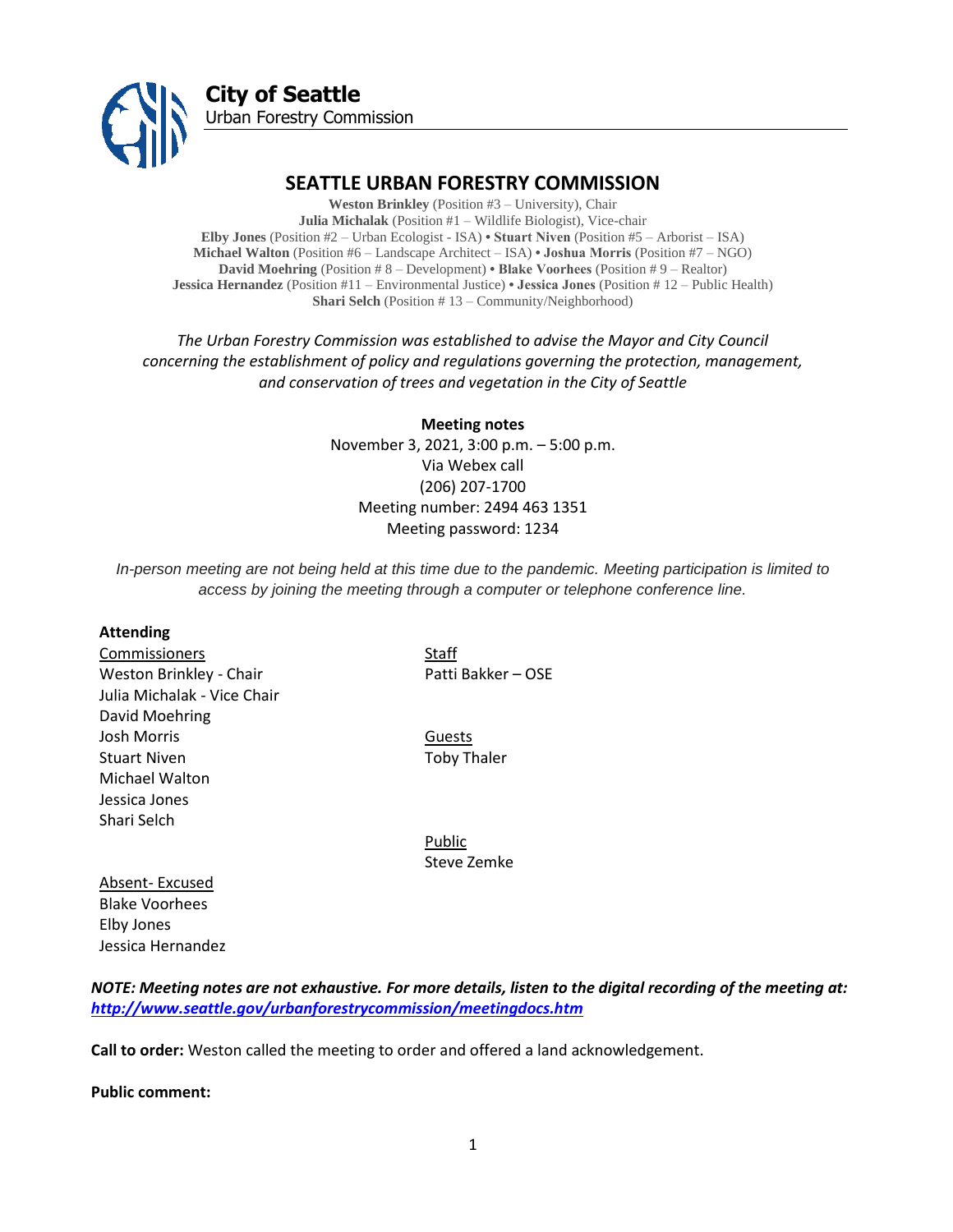Steve Zemke reiterated his concern about the process for the tree protections update, referencing sections of the UFC's authorizing ordinance calling for the UFC to be involved in legislation prior to it proceeding to Council. He recommends the UFC request they get the opportunity to weigh in the proposals potentially going forward.

### **Chair, Committees, and Coordinator report:**

Chanda Emery provided the Coordinator report updates for Patti in her absence:

- The Green New Deal Oversight Board is now up and running and holding meetings. The Green New Deal Advisor in OSE has shared information on how to engage with the Board. There is an engagement request intake form that is submitted and reviewed by staff who then work with the requesting programs to discuss the engagement and timeline, and if appropriate, forward the recommendation to the Board for scheduling. The Commission expressed interest in continuing to engage with the GND team when they presented to you in July; Patti can work with you on this process if/when desired; please let her know.
- Recruitments
	- $\circ$  For the Get Engaged position Weston and Patti participated in the interview for the candidate that YMCA put forward for this position. As reported earlier, there were much fewer candidates applying in this round and some Boards and Commissions with Get Engaged positions may not end up with a candidate. We're pleased we did get one, and someone with pertinent experience and interest. Patti will provide more update as the appointment process moves forward.
	- $\circ$  Positions 4 and  $6$  the recruitment for these positions is out. Commissioners received information on the recruitment with the request to help get the word out to their networks. Applications are due by November 16<sup>th</sup>.
- Process fixes Apologies again for the technical difficulties experienced in the October meetings. We believe they have been solved – looks like the meeting passwords were the problem and have fixed why that was happening. Another thing that will help in the future is that the city has gone to a new phone system, so calls to the phone number for Patti's position will come directly through her computer, so that if we do have another case like that, folks can more directly call her as it's happening and potentially fix things more quickly.

Weston provided the update that the community engagement committee work has been continuing and will be discussed at next week's meeting. He also noted that at next week's meeting, we'll be calling for nominations for Chair and Vice-Chair for next year's terms; nominees will then have a chance to offer any comments on their nomination at the first December meeting, with elections taking place at the second December meeting.

# **Approval of October 6 and 13 meeting notes**

**ACTION: A motion to approve the October 6 meeting notes as written was made, seconded, and approved.** 

**ACTION: A motion to approve the October 13 meeting notes as written and amended was made, seconded, and approved.** 

### **Work Plan**

Weston and David reviewed the survey process conducted to start to prioritize work plan items, and walked through a report prepared by Patti on the survey results and how they can be incorporated into the work plan template. Six Commissioners have completed the survey so far; the survey is still open and Commissioners who haven't yet completed it can still do so.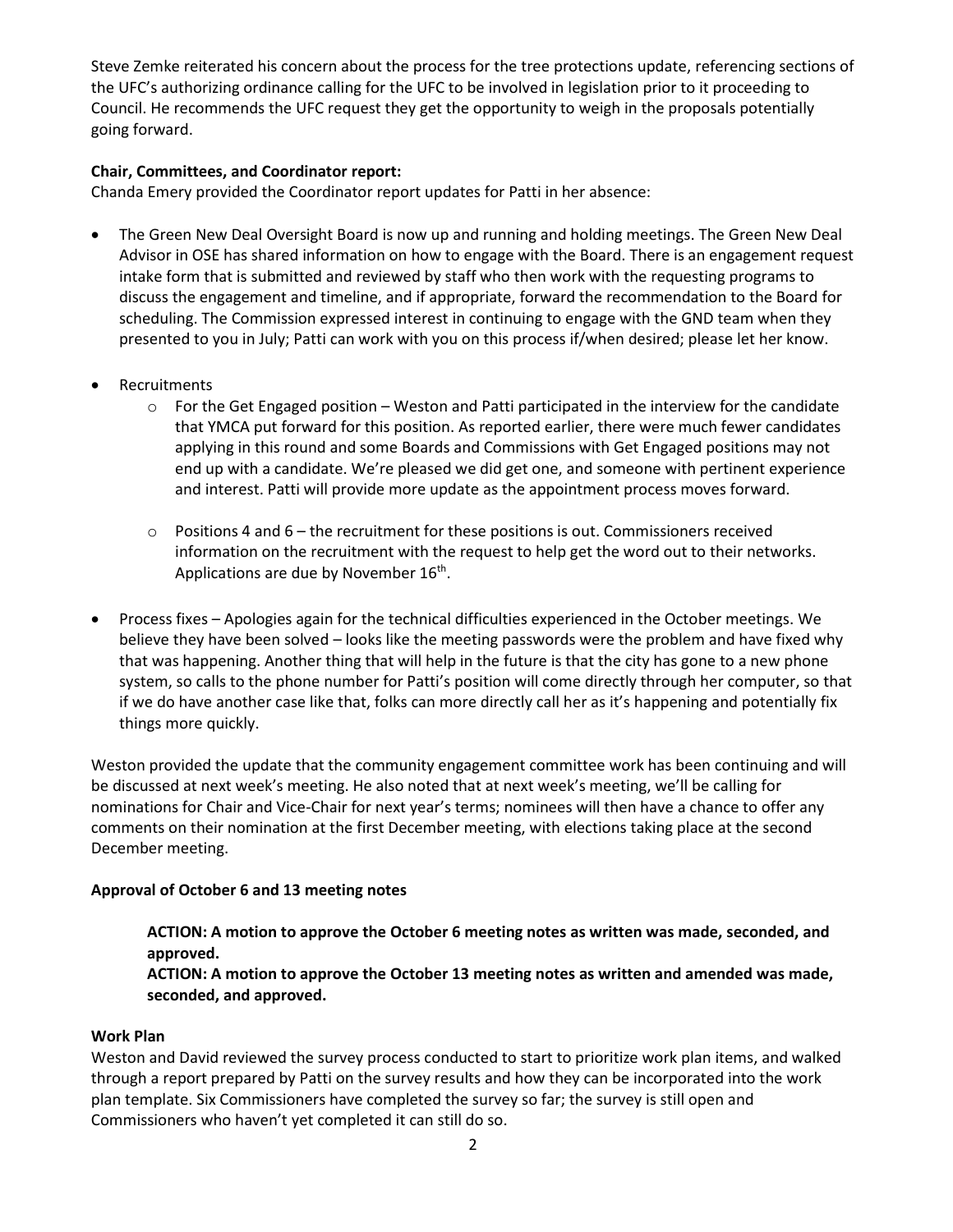Weston walked through the current work plan, in which Patti has highlighted the topics and tasks that rose up as priorities in the survey and carried over into the new draft template. He also share the PowerPoint presentation showing the survey results.

Patti drafted a new work plan template in Excel, which was a direction Commissioners expressed interest in at the last meeting, since an Excel document has sorting and other useful functionalities. Commissioners reviewed this draft briefly.

### **Budget**

Weston set up the discussion on what the Mayor's budget includes related to urban forestry. Josh noted the difficulty in this task, as it's not always obvious what items or programs are related to urban forestry. Weston noted that one impact of this is the lack of accountability in this work being spread across the city in many departments. It's a confusing budget this year, due to now two years of pandemic-influenced budgeting; there isn't a baseline to compare to as there is most years, and the Park District is going into another "bridge year".

Regarding budget items:

- There is much funding related to environment and urban forestry and race and social justice; \$6.5 million reserved for GND activities and \$300,000 for greening and increasing canopy in industrial areas.
- There is a cut in SDOT's major maintenance and replacement program for urban forestry; a reduction down to 10% of normal.
- Proposed amendments submitted by Council so far
	- $\circ$  CM Pedersen creation of chief arborist in the city; recommends the City work with the UFC around the details of adding this position. SLI response due in April and would be funded in the budget. Toby Thaler from CM Pedersen's office weighed in with some additional information and an update on the status of the SLI submitted for this item. The duties of this position is connected to the new tree protections ordinance potentially moving forward.
	- o CM Pedersen SDCI 006A-001; proviso for SDCI related to the tree regulations updates.

Weston and Josh will prepare a letter to discuss and potentially act on next week.

# **Urban Forestry Consolidation SLI Letter**

Weston walked through the draft letter, including highlighted areas modified since the last time the Commission discussed it, such as areas calling out the enabling legislation in detail and the role of the Commission in preparing legislation and policies.

Commissioners worked on editing the letter. They also discussed how follow-up on the letter would work, which triggered discussion on how the Commission can ensure their recommendations are acted on or responded to. Weston has asked Patti to get legal review of the enabling legislation, and concurrence on whether there are consequences for occasions when the UFC is not included in efforts to update legislation and policies. Any answers gleaned from that can help with the questions on this letter.

A motion was made to adopt the letter as amended. Upon calling for the vote, Commissioner Selch expressed opposition to sending the letter in its current version. Subsequent discussion yielded agreement that there could be more clarity on expectations the Commission has for its recommendations included in the letter. Upon another vote, the letter was pulled back so that additional modifications can be made on it this week.

### **SDCI letter**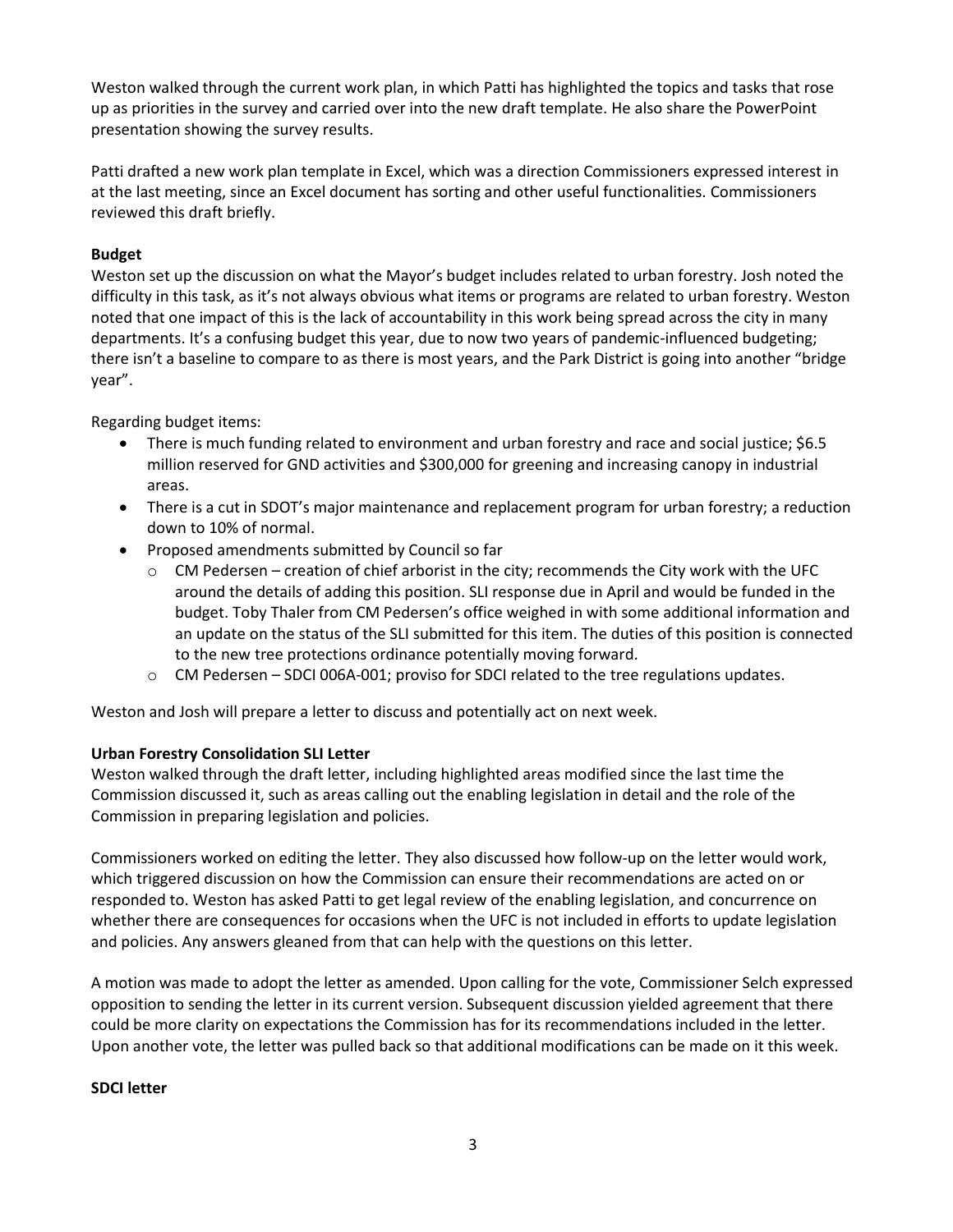The Commission reviewed and discussed the letter drafted to express appreciation for SDCI's presentation in October on work to update tree protections. Weston made one addition to add to the recommendations in the letter.

### **Action: A motion to adopt the letter as amended was made, seconded and approved.**

# *NOTE: Meeting notes are not exhaustive. For more details, listen to the digital recording of the meeting at: <http://www.seattle.gov/urbanforestrycommission/meetingdocs.htm>*

### **Public comment:**

Steve Zemke commented that the city departments report to OSE on a quarterly basis the trees removed and planted; SDCI should be one of those agencies also reporting their numbers. Also noted TreePac and NW Progressive Institute have put into the field a second poll on sentiments around tree protections; results from that will be available soon and can be presented to the Commission if desired, and additional recommendations on State Bill 1099.

Michael Oxman pointed out that at the budget hearing, CM Pedersen proposed funding for two new SDCI arborists; he hopes that the Commission will chime in on that.

Toby Thaler offered a correction to Michael Oxman's comment: it was CM Strauss who made that funding proposal.

**Adjourn:** The meeting was adjourned at 5:02 PM.

#### **Meeting Chat:**

from Joshua Morris to everyone: 3:03 PM Is the meeting being recorded? I don't see anything on my screen showing that it is? from Joshua Morris to everyone: 3:03 PM I think I usually do. from Joshua Morris to everyone: 3:55 PM I like the idea of moving the workplan to excel! from David Moehring Pos 8 to everyone: 3:59 PM Regarding survey... is there any Commissioners who would still like to take the priority poll? If so, Patti can keep it open before running the report. If not, perhaps we could vet the priorities next meeting? from Weston to everyone: 4:04 PM https://pedersen.seattle.gov/wp-content/uploads/2021/10/SLI-to-create-Chief-Arborist-2021.10.pdf from Steve Zemke to everyone: 4:09 PM Brice Harrell in TreePAC questionnaire said he would consider creating an Environment and Climate Dept with an Urbann Forestry Division from David Moehring Pos 8 to everyone: 4:11 PM I like the Chief Arborist description: "This position's duties would be expected to include reviewing and providing input on permit applications that involve the removal of exceptional trees, as long as this review does not cause any delays in the permitting process." from Steve Zemke to everyone: 4:14 PM Chief arborist position should not be limited to just exceptional trees. Urban forestry needs a diversity of trees species and ages. from David Moehring Pos 8 to everyone: 4:20 PM